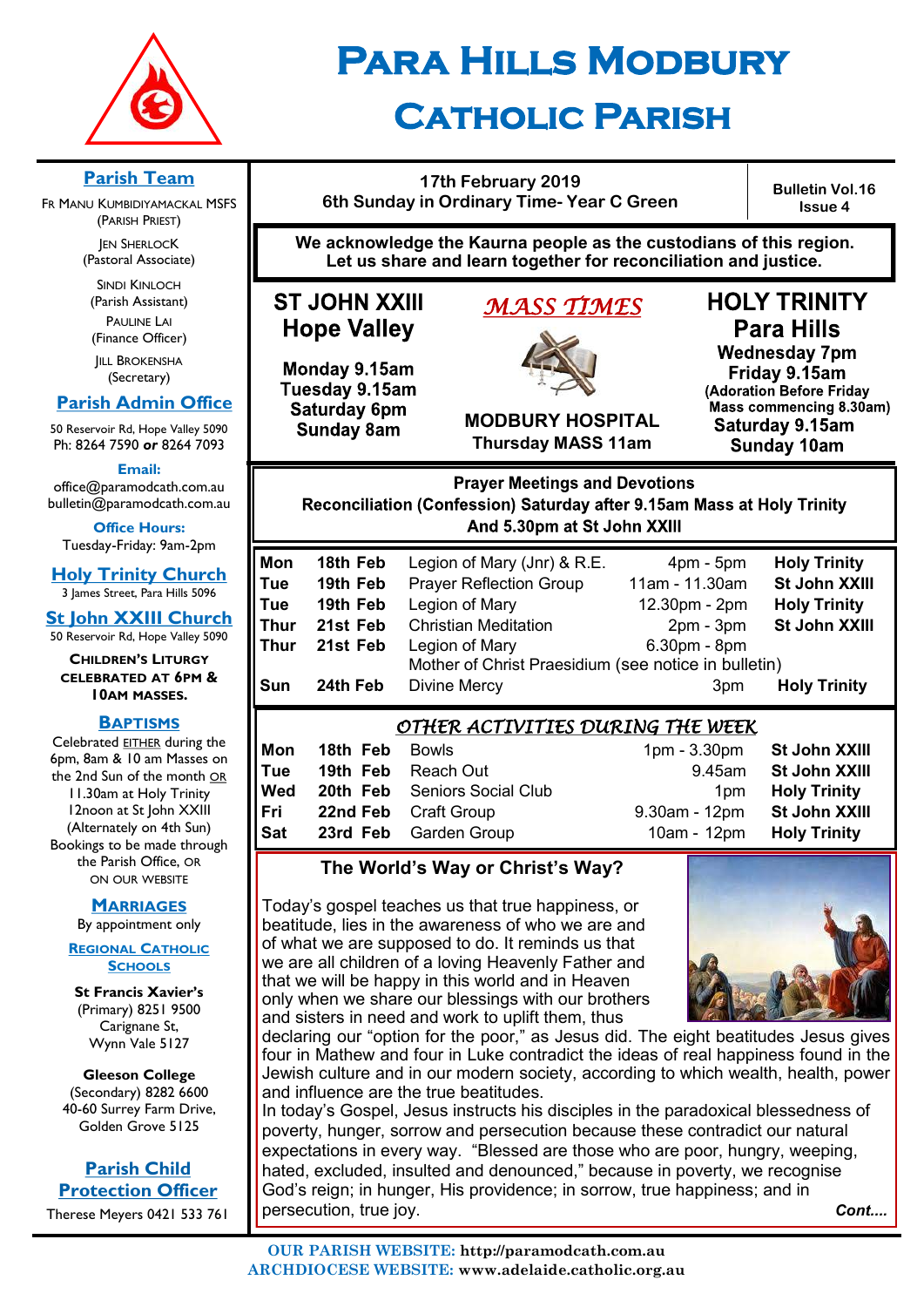#### *Cont....*

Experiencing these miseries opens the way for us to receive the true riches, food, comfort and acceptance we can find only in His love and His presence here, and in His Kingdom forever. The beatitudes are commands for how we should live, and what we should do. What makes one blessed is not simply poverty or hunger or sadness or suffering for the Faith but living these in the context of our commitment to Jesus and His spirit of sharing.

Luke presents the Sermon on the Plain as following immediately upon the choosing of the twelve apostles (Luke 6:13 ff). Therefore, one of the Fathers of the Church called this sermon "The Ordination Address to the Twelve." Both the Sermon on the Mount in Matthew and the Sermon on the Plain in Luke are also known as "The Compendium of Christian Doctrine," "The Magna Carta of the Kingdom," and "The Manifesto of the King." In these two sermons we have the essence of Jesus' teachings to his chosen apostles.

Learning from these teachings of the master we need to respond to the challenge of the beatitudes in our daily life. Millions are starving, persecuted, homeless, and leading hopeless lives. The only way the promises of the beatitudes can become a reality for them is through the efforts of people like us. Hence, let us remember that each time we reach out to help the needy, the sick, and the oppressed, we share with them a foretaste of the promises of the beatitudes here and now.

"There are two Ways, one of Life and one of Death, and there is a great difference between the two Ways." These are the opening lines of the "Didache" a first century Christian catechism used to teach new Christians the essence of the Christian Faith. The way of

life is the way of Jesus, the way of the beatitudes, the way of loving service to God and our brothers and sisters that leads to eternal life. The other way is the way of death. It is the way of self-centeredness, self-reliance, immorality, self-indulgence and immediate gratification. It leads to death and hell. Which way are we going? The challenge of the beatitudes is: "Are you going to be happy in the world's way or in Christ's way?"

Tanulumbedramalaked



### **PLENARY COUNCIL**

### **"What we have heard from you …"**

 $\mathbf{F}$  has been updated on our parish

website. Be sure to check it out and while there please read the new items **"Our stories"** where you can discover something of the faith journeys of fellow parishioners.

Has your voice been heard yet by the Plenary Council yet? You have until 5<sup>th</sup> March to submit response to the question "What do you think God is asking of us in Australia at this time?" Don't miss this opportunity to be heard!

Readings for 24th February 2019

|             |                                    | 1st Reading 1 Samuel 26: 2. 7-9, 12-13, 22-23 |
|-------------|------------------------------------|-----------------------------------------------|
|             | 2nd Reading 1 Corinthians 15:45-49 |                                               |
| Gospel Luke |                                    | 6:27-38                                       |

#### **Saints/Feast Days Of the Week**

21st St Peter Damian<br>22nd The Chair of St P 22nd The Chair of St Peter the Apostle<br>23rd St Polycarp St Polycarp

#### **Our Community's Prayer Petitions**  *PLEASE NOTE: THE NAMES ON THE SICK LIST WILL REMAIN FOR TWO MONTHS ONLY UNLESS OTHERWISE NOTIFIED.*

**BULLETIN PRAYER LIST:** Please note that names can only be added to this list by immediate family, or the ill person themselves (for reasons of privacy).

#### **Please Remember in your Prayers Those who are sick, especially:**

Asher Caudle, David North, Elijah Neri, Wayne Collins, Antoinette Pascale, Marg Dolman, Charlotte Fussell, Selena (Rose) Quinn, Phyllis Anthony, Pam Ridley, Reta Lockyer, Michael Pritchard, John MacGrath, Ken Robinson, Graham Armstrong, Mary Redmond, Graham Speed, Marlen Piineda, David Truman, Bruce Mc Andie, Rosa Maria Santos,

Sean Molloy, Betty Roper, Imperia De Ionno, Julie Reimann, Imelda Schulz, Maddison Calleja, Janice Forrester, Ray Zielonka, Jim Marlow, Gerry Canavan, Jayden Lee, Audrey Athayde, Marie Boulton,

Sr. Marleen Dewar OLSH, Kay Kennedy, Rita Robinson, Eileen Ryan, Gary Lockyer, Yvonne Summers, Darcy Ridley, Marie Bakaj, Regan Barry, John Cherry, Dudley Dolman, Fr. Michael Walsh, Pat Feutrill, Paul Holmes, Michael Lochhead.

#### **Recently Deceased**

Laurel Barr, Joseph Meyer, Neil McPeake, Donald Conlon

### **Volunteers Needed**

We are desperately in need of volunteers for counting collections and preparing the money for banking following Sunday Mass at Holy Trinity.

This task takes only  $30 - 40$  mins after Mass and the only skill required is an ability to count. We work in teams of four and are in need of at least 6 new (or returning) counters.

Please consider taking this task on and assisting some who have been doing this for us for many years.



#### **Liturgy Assistants Roster April to June 30**

The liturgy assistants roster for April to June 2019 will be drawn up soon. If you have any information that affects the roster

or you are aware that you are not available for any reason for any ministry for which you have volunteered, could you please pass that information either to the parish office or directly to Therese Meyers [0421 533 761

[theresemeyers@gmail.com\]](mailto:theresemeyers@gmail.com) by 4th March 2019? Thanks to those who have already sent information; it will be processed.

Liturgy Committee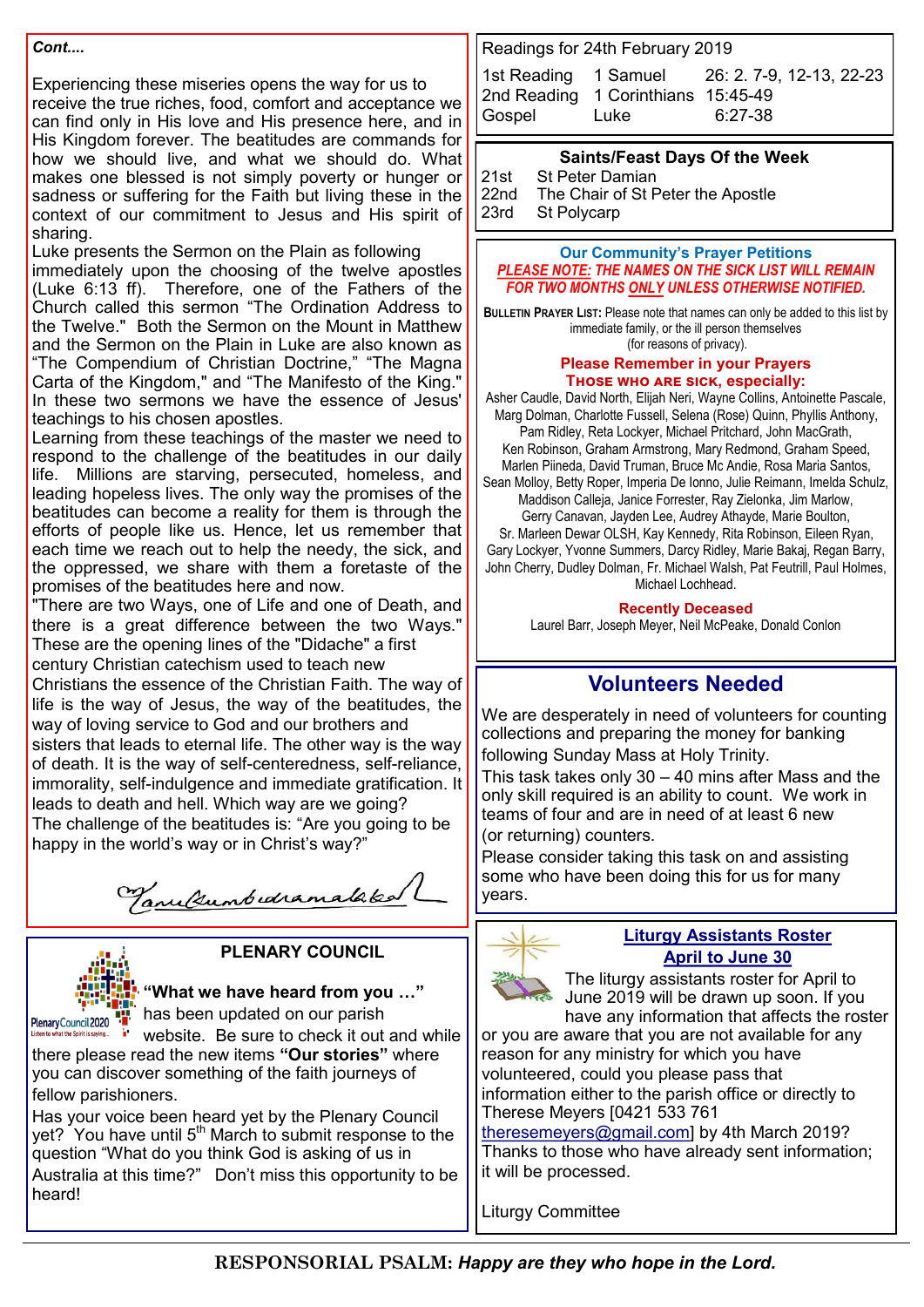#### **ST VINCENT DE PAUL HQ: 1300 729 202 from 9.00am — 1.00pm or www.vinnies.org.au**



### **St Vincent de Paul Modbury Conference**

*Lord your timeless lesson sings out in the voice of constant waves, in the wind through the trees and in the harmonies of life. Wash clean our ears to hear you, make us listen now, for we need your great wisdom to assist us in our life. Amen.*

We've made home visits to 17 households in the first two weeks, with assistance requested in the form of food and clothing for 32 adults and 27 children.

Organisational changes at the Migrant Refugee Centre may increase the demand as people are referred to conferences. As always, donations of surplus clothes and furniture are welcome.

Our immediate needs in the pantry are: Canned Carrots, Margarine, and 2 Minute Noodles. It will greatly help if any or all of these items could be placed in the Vinnies' collection basket.

### **REACH OUT GROUP**

Reader: Rafael M. Altar Server: Leo N.

 Tuesday 19th February, 2019 9.15am Mass at St John XXIII Offertory: Barbara S. & Pat C. Communion: Margaret E. & Mary M.

All Welcome



DEVELOPMENT FUND 2019

Congratulations Peter Cooper No.37 Drawn by Miriam Morrison Contact: Marg Dolman 8264 1317 to be included in the draw.

### **HAPPY BIRTHDAY FEBRUARY BABIES**

18th Catherine Agar



### *VOLUNTEERS WANTED*

We would like volunteers to form a Committee to organise Father Peter's 80th Birthday BBQ Celebration which will be on Sunday 28th April, 2019.

Please contact Father Manu on:

8264 7590 or email: office@paramodcath.com.au Come and be a part of the committee in organising this special event of Father's 80th Birthday celebration.



### **LENTEN STUDY OF THE GOSPEL OF LUKE**

Father Jack has prepared a study on Luke's gospel. Father will start on Thursday 7<sup>th</sup> March at 7pm (That is the day after Ash Wednesday.) Sessions will finish at 9pm sharp. Come along to the Modbury Catholic Church 50 Reservoir Road, Hope Valley On Saturday 13<sup>th</sup> April, a retreat will be led by Annette Heinemann following the themes of the Lenten study. All are welcome, bring your bible and notebook.





### **GAS WORKS AT ST JOHN XXIII**

The Company that manages the gas pipe network in Adelaide has secured an easement on the front of our property on the section near the Treasure Market sign to install a gas meter and valve cabinet to

extend the gas pipe network further along Reservoir Road. This includes digging a trench across the road and along the footpath.

This will involve some traffic restrictions near our driveway during the week but not at weekends. The company will also fence off 7 to 8 carpark spaces along the northern fence in the carpark to store equipment and machinery during the works.

The company is aware of the activities during the week and will minimise any inconvenience as much as possible.

Parish Finance Committee.

### 24th Marie Bakaj **PRAYER AND REFLECTION**

Prayers in the Chapel at St John XXIII on Tuesday 19th February from 11am - 11.30am. All Welcome to come and pray and reflect.



### *STAY FOR A CUPPA*

Thanks to some of our wonderful volunteers, we will be having a cuppa after all Masses **Next Weekend** Please join us.

### **DIVINE MERCY AT HOLY TRINITY CHURCH**

The next Divine Mercy Eucharistic Adoration will be on Sunday, 24th February at 3pm at Holy Trinity Church.

**GOSPEL ACCLAMATION:** *Alleluia, alleluia! Rejoice and be glad; your reward will be great in heaven. Alleluia!*